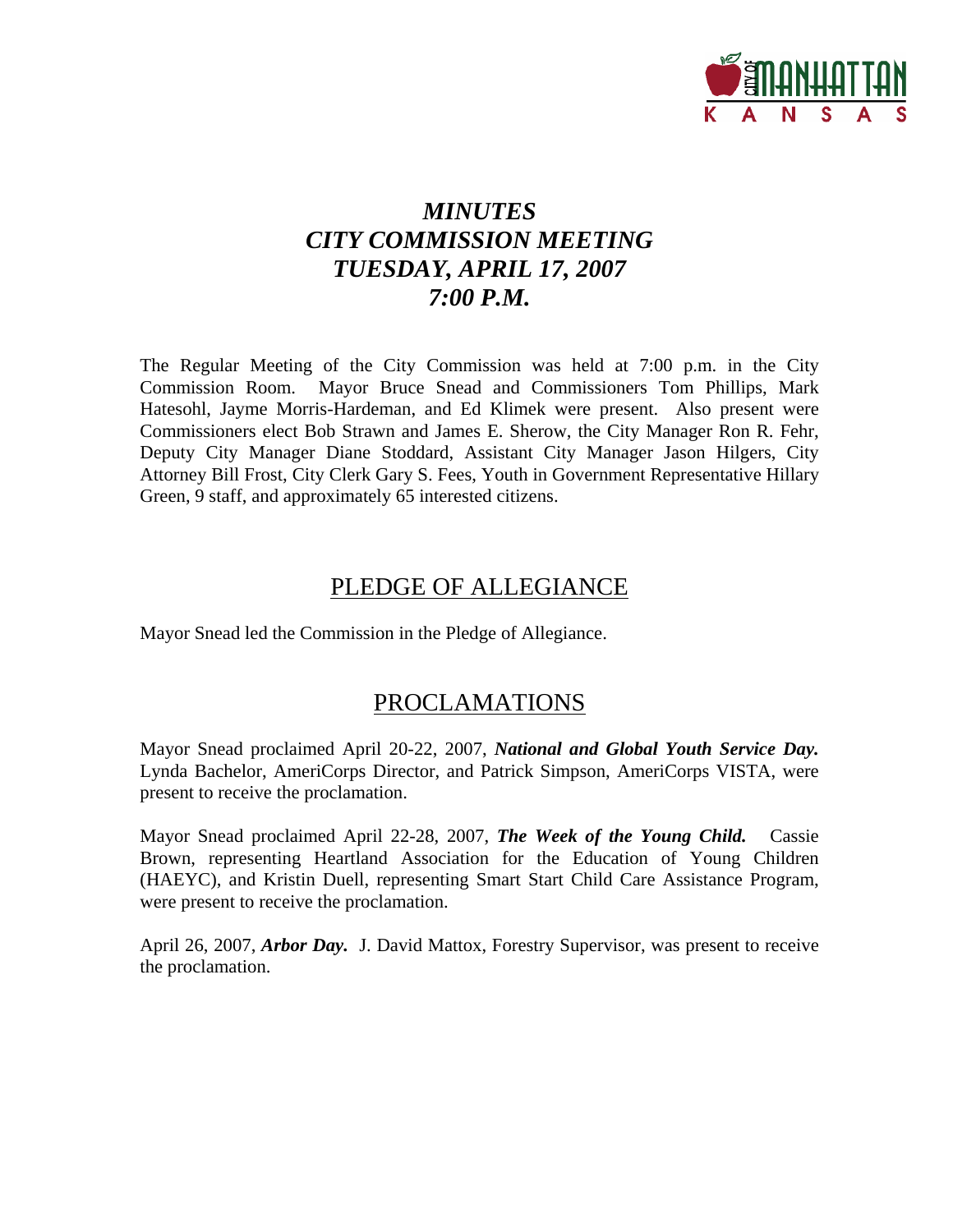**Minutes** City Commission Meeting April 17, 2007 Page 2

## COMMISSIONER COMMENTS

Mayor Snead welcomed Hillary Green, Youth in Government representative. He announced that on Saturday, May 26, 2007, the Friends of Sunset Zoo would be sponsoring a Wine in the Wild fundraiser for the Sunset Zoo education building and encouraged those interested to contact Sunset Zoo for additional information.

## MINUTES

Commissioner Hatesohl moved to approve the minutes of the Regular City Commission Meeting held Tuesday, April 3, 2007. Commission Phillips seconded the motion. On a roll call vote, motion carried 5-0.

## REORGANIZATION

Commissioners Jayme Morris-Hardeman, Ed Klimek, and Mayor Bruce Snead provided comments from their respective terms in office.

City Clerk Gary Fees administered the Oath of Office to Commissioners-elect Bob Strawn, Bruce Snead, and James E. Sherow.

City Clerk Gary Fees called for the election of the new Mayor. Commissioner Mark Hatesohl moved that Commissioner Tom Phillips be appointed to serve as Mayor until the second legislative meeting in April 2008. Commissioner Bob Strawn seconded the motion. On vote, motion carried 5-0.

Newly elected Mayor Phillips called for the election of the new Mayor Pro-Tem. Commissioner Bob Strawn moved that Commissioner Mark Hatesohl be appointed to serve as Mayor Pro-Tem until the second legislative meeting in April 2008. Commissioner Bruce Snead seconded the motion. On vote, motion carried 5-0.

Newly elected Mayor Tom Phillips and City Manager Ron Fehr presented outgoing Mayor Bruce Snead and Commissioners Ed Klimek and Jayme Morris-Hardeman with plaques, photography, and engraved candy dishes commemorating their terms in office.

Mayor Tom Phillips presented the Commission and the citizens of Manhattan with his vision and priorities for the coming year.

At 8:00 p.m., the Commission took a ten minute recess.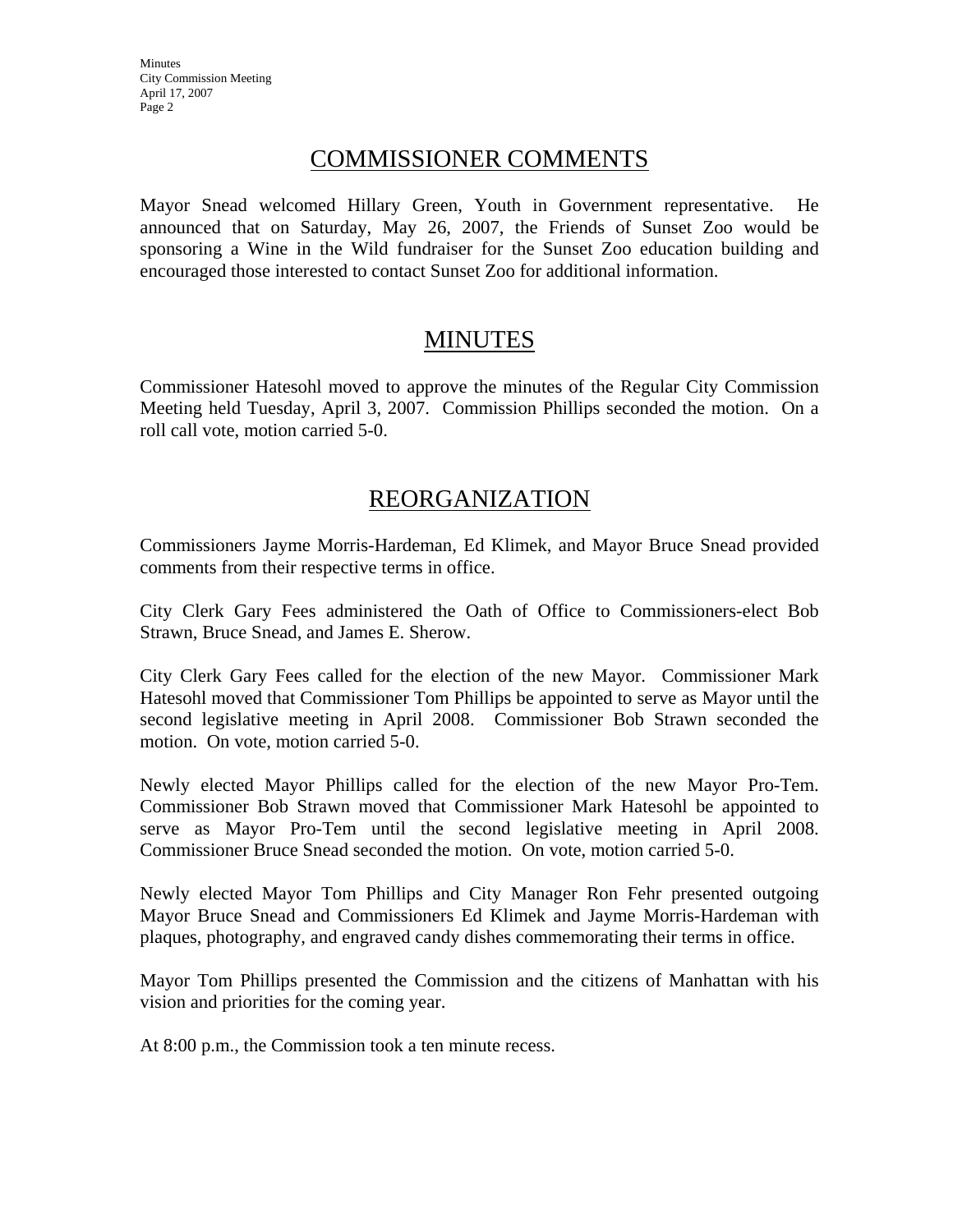Minutes City Commission Meeting April 17, 2007 Page 3

## CONSENT AGENDA

(\* denotes those items discussed)

#### **CLAIMS REGISTER NOS. 2588 AND 2589**

The Commission approved Claims Register No. 2588 and 2589 authorizing and approving the payment of claims from March 28, 2007, to April 10, 2007, in the amounts of \$16,404.22 and \$821,617.95, respectively.

#### **ORDINANCE NO. 6616 – HEALTH CARE FACILITY REVENUE BONDS – MEADOWLARK HILLS RETIREMENT COMMUNITY**

The Commission approved Ordinance No. 6616 issuing up to \$29 million in Health Care Facility Revenue Bonds for Meadowlark Hills Retirement Community.

### **ORDINANCE NO. 6617 – AMEND – LIMEY POINTE COMMERCIAL PLANNED UNIT DEVELOPMENT**

The Commission approved Ordinance No. 6617 amending the Final Development Plan for Lot 3 of the Limey Pointe Commercial Planned Unit Development, which is located along the north side of McCall Road, approximately 250 feet west of Hostetler Drive, and Ordinance No. 6566, based on the findings in the Staff Report *(See Attachment No. 1)* with the one (1) condition of approval, recommended by the Manhattan Urban Area Planning Board.

### **RESOLUTION NO. 041707-A – SET SELL DATE – GENERAL OBLIGATION BONDS (SERIES 2007A AND 2007B)**

The Commission Approve Resolution No. 041707-A setting May 15, 2007, as the date to sell \$12,435,000 in general obligation bonds (Series 2007A and Series 2007B) and approve first reading of an ordinance issuing \$12,435,000 in general obligation bonds for the following projects: *Abbott Acres Addition – Water (WA0604); Block 1 of Four Winds Village Addition – Sanitary Sewer (SS0510), Street (ST0516), and Water (WA0510); Grand Mere Vanesta, Unit 1 – Sanitary Sewer, Street, and Water (SP0505); Hackberry Addition, Unit 2 – Street (ST0518); Highland Meadows Addition, Unit 2 – Sanitary Sewer (SS0507), Street (ST0513), and Water (WA0507); Oak Hollow Addition, Unit 11 – Sanitary Sewer (SS0502), Street (ST0506), and Water (WA0502); Platt Addition – Sanitary Sewer (SS0511), Street (ST0517), and Water (WA0511); Prairie Lakes Addition, Unit 2 – Sanitary Sewer (SS0509), Street (ST0515), and Water (WA0509); Stone Pointe Addition, Unit 1 – Water (WA0608); Western Hills Addition, Unit 13 – Sanitary Sewer (SS0603), Water (WA0603), and Storm Drainage (SM0601); and Woodland Hills, Unit 5, Phase 2/Unit 6, Phase 1 – Sanitary Sewer (SS0516), Street (ST0523), and Water (WA0517).*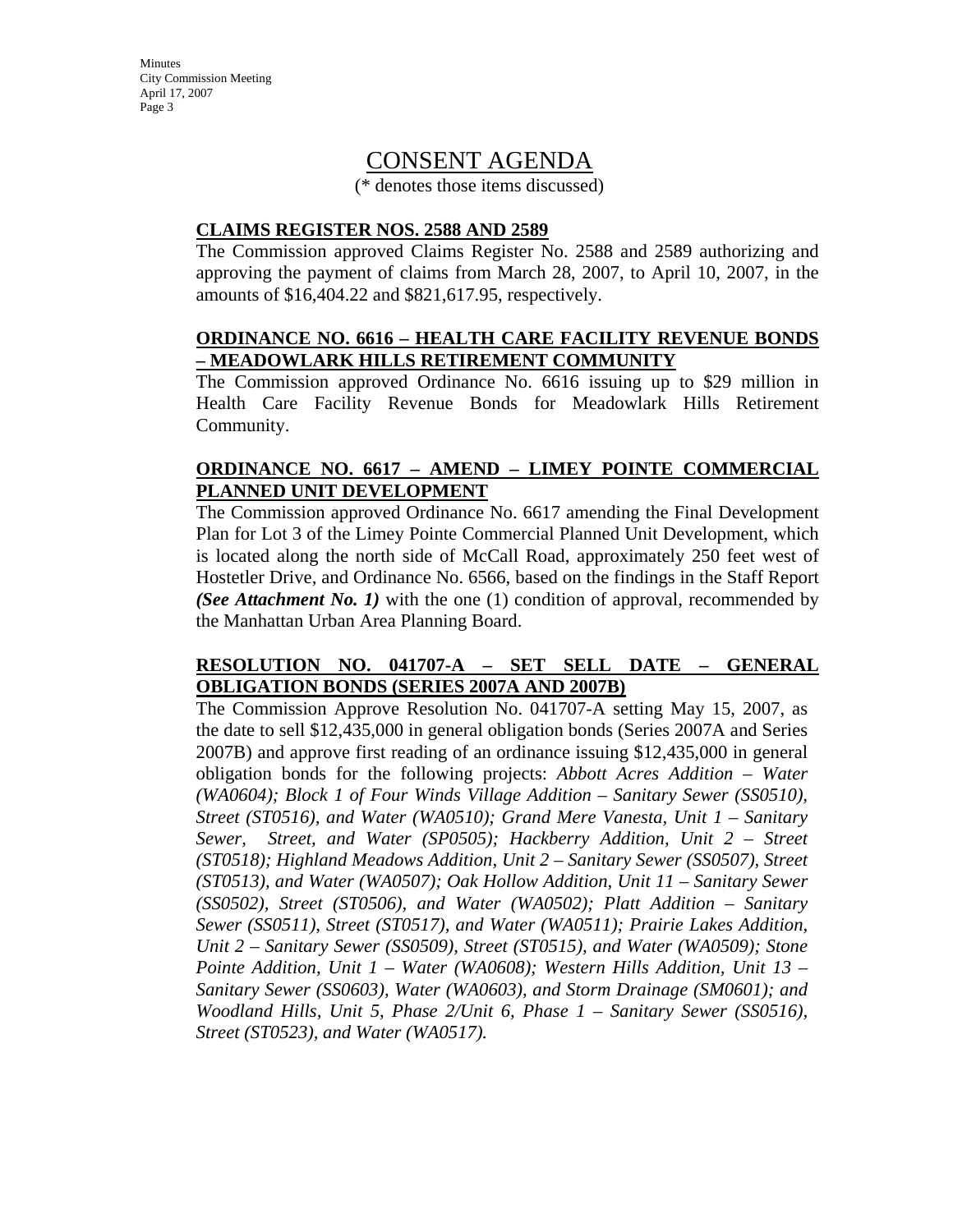## CONSENT AGENDA (*CONTINUED*)

## **AWARD CONTRACT – GRAND VISTA ADDITION, UNIT 1 – STREET (ST0527), WATER (WA0520) AND SANITARY SEWER (SS0519) IMPROVEMENTS**

The Commission accepted the Engineer's Estimate in the amount of \$381,250.00; and awarded a construction contract in the amount of \$355,881.00, including Alternate No. 1, to the low bidder, Walters-Morgan Construction Company, Inc., of Manhattan, Kansas, for Grand Vista Addition, Unit 1, Street (ST0527), Water (WA0520), and Sanitary Sewer (SS0519) Improvements.

## **AWARD CONTRACT – CEDAR GLEN ADDITION – STREET IMPROVEMENTS (ST0618)**

The Commission accepted the Engineer's Estimate in the amount of \$539,162.80 and awarded a construction contract in the amount of \$406,662.80 to the low bidder, Pavers, Inc., of Salina, Kansas, for Cedar Glen Addition, Street Improvements (ST0618).

#### **\* AUTHORIZE PURCHASE – AIRPORT SNOW PLOW TRUCK**

Peter Van Kuren, Airport Director, provided additional information and answered questions from the Commission.

The Commission authorized the Mayor and City Clerk to sign a purchase contract in the amount of \$328,150.00 with Luby Equipment Services, of Fenton, Missouri; and accepted a Federal Aviation Association Airport Improvement Program grant offer in the amount of \$311,879.00.

### **EASEMENT AGREEMENT – SOUTHWESTERN BELL TELEPHONE d/b/a AT&T – SUNSET ZOO WATER TOWER**

The Commission approved the Easement Agreement between the City of Manhattan and Southwestern Bell Telephone d/b/a AT&T Kansas for an easement located at the base of the Sunset Zoo Water Tower.

After discussion, Commissioner Snead moved to approve the consent agenda. Commissioner Hatesohl seconded the motion. On a roll call vote, motion carried 5-0.

## GENERAL AGENDA

### **FIRST READING - FRANCHISE AGREEMENT - WESTAR ENERGY, INC.**

Jason Hilgers, Assistant City Manager, presented the item and answered questions from the Commission regarding the City's utility expenses and projected rates.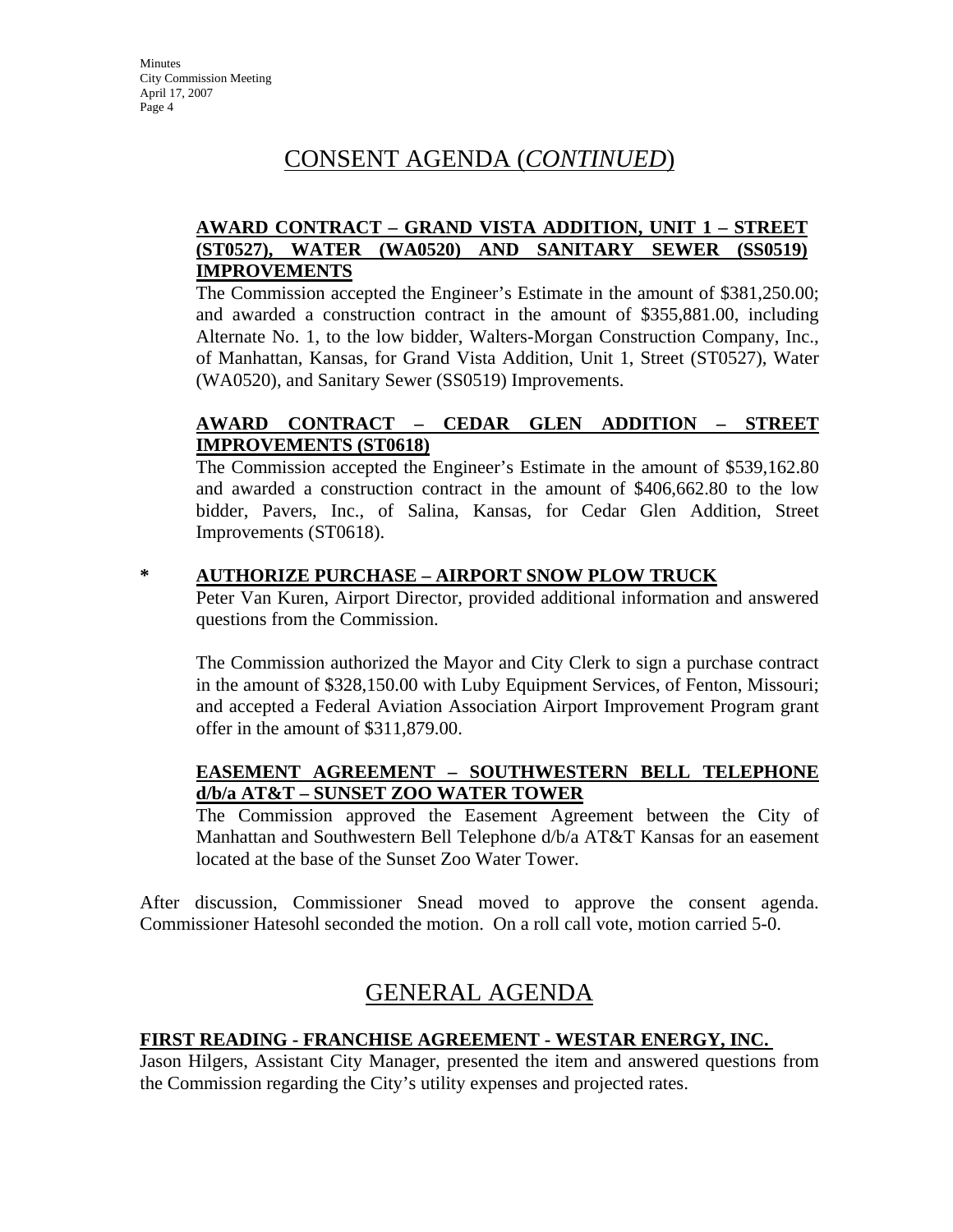## GENERAL AGENDA (*CONTINUED*)

#### **FIRST READING - FRANCHISE AGREEMENT - WESTAR ENERGY, INC.**  *(CONTINUED)*

Chad Luce, Westar Energy, responded to questions from the Commission regarding tree trimming procedures and policies, underground and aboveground utilities, environmental concerns, and projected utility rate increases.

Ron Fehr, City Manager, provided additional information on the tree replacement program and right-of-way issues with the utility companies. He asked Westar to consider alternatives when trimming and cutting stately trees.

After discussion, Commissioner Hatesohl moved to approve first reading of an ordinance authorizing the City to enter into a franchise agreement with Westar Energy, Inc., and repealing Ordinance No. 4365. Commissioner Sherow seconded the motion. After additional discussion, on a roll call vote, motion carried 4-1, with Commissioner Strawn voting against the motion.

### **REQUEST FOR PROPOSALS - ENGINEERING SERVICES - WASTEWATER TREATMENT PLANT UPGRADE AND EXPANSION PROJECT**

Jerry McIntyre, Deputy Director of Public Works-Utilities, presented the item. He then answered questions from the Commission.

Abdu Durar, Assistant Director of Utilities – Wastewater, provided additional information on the item and responded to questions from the Commission.

Ron Fehr, City Manager, provided additional information on the agreement with Pottawatomie County.

Bernie Hayen, Director of Finance, responded to questions from the Commission regarding revenue projections that would be generated.

Jerry McIntyre, Deputy Director of Public Works – Utilities; and Abdu Durar, Assistant Director of Utilities – Wastewater, provided additional information on the item and answered questions from the Commission.

After discussion, Commissioner Snead moved to authorize City Administration to solicit proposals for engineering services for the Wastewater Treatment Plant Upgrade and Expansion Project, appoint Commissioner Strawn to serve on the selection committee, and approve an application to the Kansas Department of Health and Environment to amend the City's existing Kansas Water Pollution Control Revolving Fund loan. Commissioner Sherow seconded the motion. On a roll call vote, motion carried 5-0.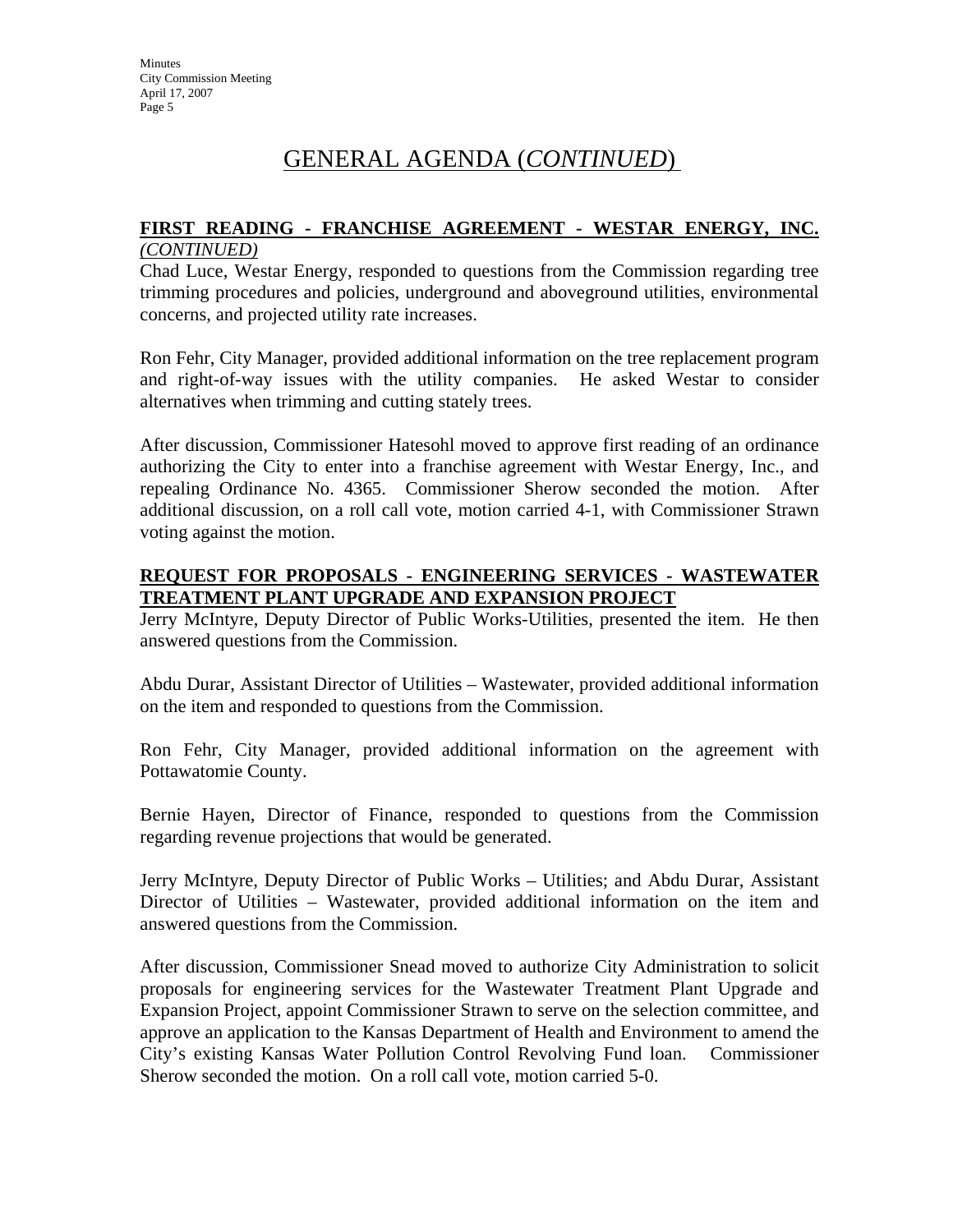Minutes City Commission Meeting<br>April 17, 2007 Page 6

# **ADJOURNMENT**

At 9:25 p.m. the Commission adjourned.

ds CMC, City Clerk (Gar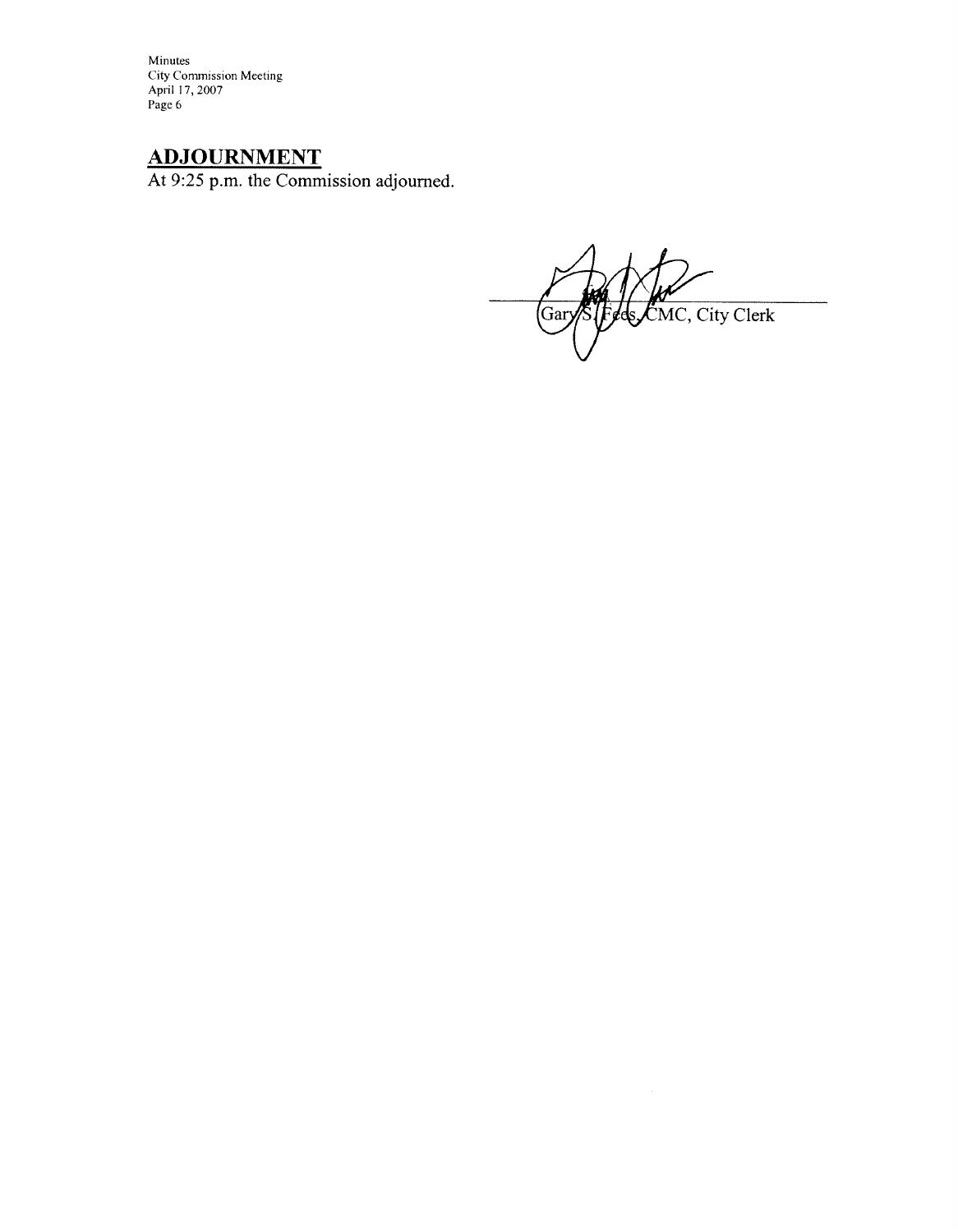*Attachment No. 1* 

#### **STAFF REPORT**

## **ON AN APPLICATION TO AMEND THE APPROVED PLANNED UNIT DEVELOPMENT (PUD)**

## **BACKGROUND**

**APPLICANT/OWNER:** J. Larry Fugate **ADDRESS:** 208 S. Maize Road, Wichita KS 67209

**LOCATION:** Lot 3, Limey Pointe Addition, which is generally located along the north side of McCall Road approximately 250 feet west of the McCall Road and Hostetler Drive intersection.

**AREA:** 54,897 square feet (1.3 acres).

**DATE OF PUBLIC NOTICE PUBLICATION:** Monday, February 26, 2007

### **DATE OF PUBLIC HEARING: PLANNING BOARD:** Monday, March 19, 2007 **CITY COMMISSION:** Tuesday, April 3, 2007

**DESCRIPTION OF PROPOSED AMENDMENT:** Amend Lot 3 of the Limey Pointe Commercial Planned Unit Development District, Ordinance No. 6566, for a proposed drive-in Taco Bell restaurant.

The Limey Pointe PUD was approved with the following conditions of approval:

- 1. Permitted uses shall include all of the Permitted Uses and Conditional Uses allowed in the C- 5, Highway Service Commercial District; except for Adult Businesses which shall be prohibited.
- 2. Landscaping and irrigation shall be provided pursuant to a Landscaping Performance Agreement between the City and the owner, which shall be entered into prior to issuance of a building permit.
- 3. All landscaping and irrigation shall be maintained in good condition.
- 4. Light poles shall be provided as described in the application documents and shall be full cutoff design. Building lighting shall be provided as proposed and shall not cast direct light onto public or private streets or adjacent property.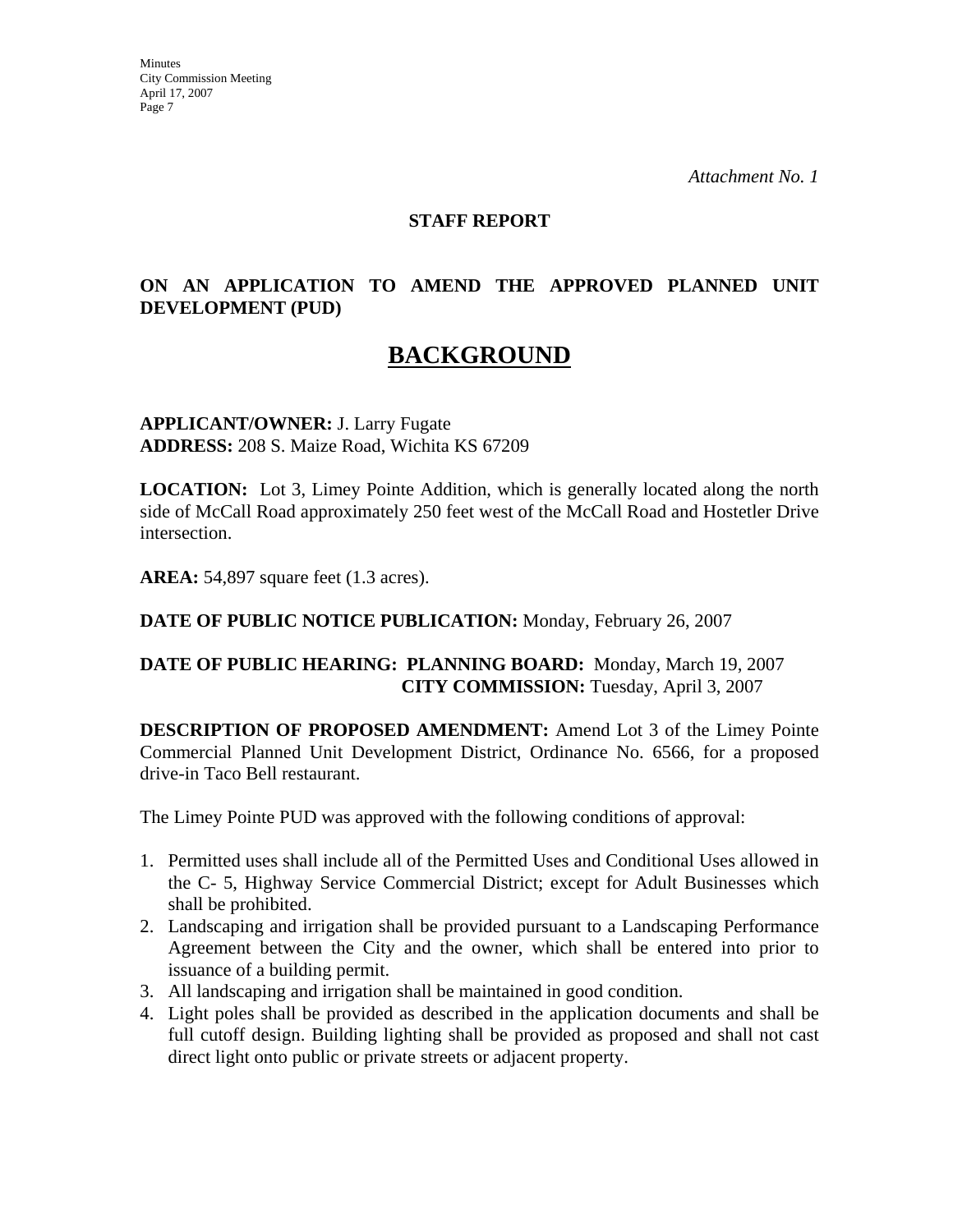*Attachment No. 1* 

- **Minutes** City Commission Meeting April 17, 2007 Page 8
- 5. An architecturally unifying pole and/or ground signage plan shall be submitted with the Final Development Plan for the first phase. The signage plan shall apply to the entire PUD, and shall include, but not be limited to, clear architectural elements, materials and lighting, and ground treatments, such as stone planters and landscaping at the sign base. Height, maximum gross surface area, structural type, setback and illumination shall be clearly set out in the signage plan. The signage plan shall indicate that there shall be no more than one (1) pole or ground sign per lot. In addition, pole signs shall have a maximum height of 30 feet above the ground; the total gross surface area of pole and ground signs including reader-boards shall be limited to no more than 1 square foot of sign area per 1 foot of linear street frontage and shall not exceed a maximum 200 square feet in area; skirting for pole signs and the base of pole and ground signs shall include materials and architectural quality similar to those of the associated principal building such as brick, stone and/or stucco; and signs shall include a landscaped area around the base.
- 6. Wall signs shall be permitted as proposed.
- 7. Temporary banner signs shall be limited to no more than one (1) banner sign per lot. Exempt signage shall include signage described in Article VI, Section 6-104  $(A)(1),(2),(4),(5),(7)$  and  $(8)$ ; and Section 6-104  $(B)(2)$ , of the Manhattan Zoning Regulations. Temporary sales aids and portable signs, as described in Article VI, Signs, of the Manhattan Zoning Regulations, shall be prohibited.
- 8. Traffic improvements cited in the July 31, 2006, Inter-Office Memorandum from the City Engineer shall be constructed with the first phase of the development to include:
	- (a.) The second through lane for westbound traffic on McCall Road between Hays Drive and Hostetler Drive shall be added.
	- (b.) The westbound and eastbound left turn lanes shall be aligned at the intersection of Hostetler Drive & McCall Road.
	- (c.) Hostetler Drive shall match the south leg of the intersection in terms of number of lanes and configuration.
	- (d.) An urban section shall be shown on the plans along the north side of McCall Road and shall include curb and gutter.
- 9. Drainage improvements cited in the July 31, 2006, Inter-Office memorandum from the City Engineer for storm inlets and storm sewer pipes shall be provided with the first phase of the development.
- 10. Prior to the development of Lots 3, 5 and 6, an amendment of the PUD shall be submitted and approved prior to issuance of any necessary permits.

**PROPOSED BUILDINGS AND STRUCTURES:** One story Taco Bell drive-in restaurant approximately 24 feet to the peak of the entrance tower with the roof line at approximately 18 feet. Exterior walls are EFIS with the stone wainscot. The restaurant fronts to the south and has walk in doors on the south and east sides of the building. The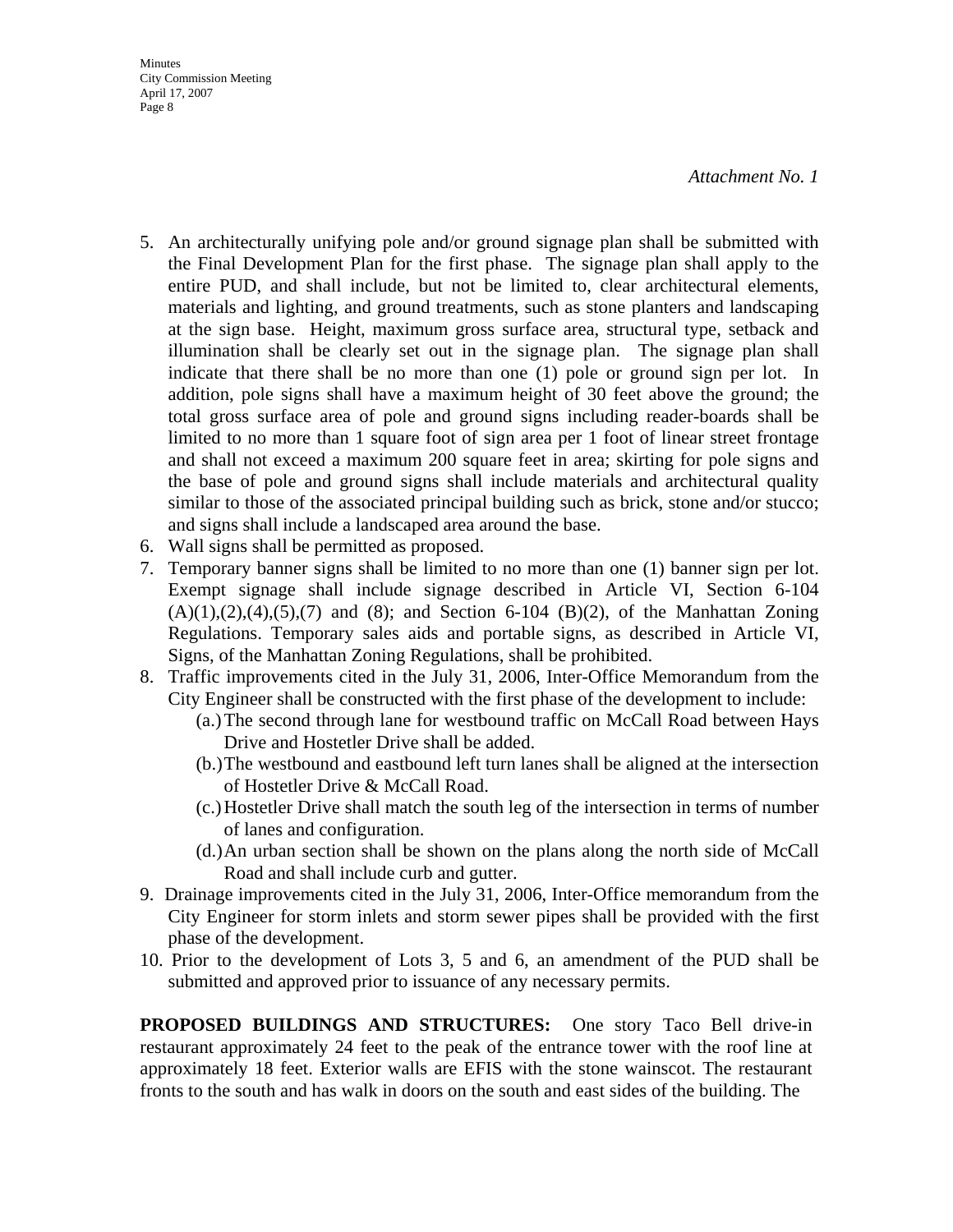Minutes City Commission Meeting April 17, 2007 Page 9

*Attachment No. 1* 

drive-in window is along the west side of the building and can be accessed from the north or south curb cuts and exits to the south to parking lot. The drive–in lane on the north side of the restaurant is one lane in width for ordering and expands to 24 feet in width for passing vehicles in line. The stacking lane provides space for at least eight cars. Forty seven off-street parking spaces are proposed. Based on occupancy and staffing, the restaurant would be required to provide 30 stalls. Access is from Limey Place and Goodfood Place. The driveway alignments of the northern curb cut to the site will align with a proposed IHOP curb cut to the north (a concern expressed by the Planning Board with the approval of the Limey Place PUD).

### **PROPOSED LOT COVERAGE**

Proposed lot coverage: building (4%), drives, parking, and travel easement (65%), and open/landscaped space( 31%).

### **PROPOSED SIGNS**

The pole sign is along the McCall Road frontage and is 30 feet in height with the sign portion of the sign 93 square feet in area. The base is a stone veneer to match the building stone. The base is in a landscape space along the street frontage and parking lot. Wall signs are externally and internally lit and well scaled to the building facades.

**PROPOSED LIGHTING:** Light poles are a cut-off design. Exterior wall mounted lights illuminate both wall signs and exterior areas.

# **MATTERS TO BE CONSIDERED WHEN AMENDING A PLANNED UNIT DEVELOPMENT**

**WHETHER THE PROPOSED AMENDMENT IS CONSISTENT WITH THE INTENT AND PURPOSE OF THE APPROVED PUD, AND WILL PROMOTE THE EFFICIENT DEVELOPMENT AND PRESERVATION OF THE ENTIRE PUD:** The proposed use and site is consistent with the commercial highway business nature of the PUD and is intended for relocation of businesses from the north Manhattan Marketplace PUD Wendy's and Pizza Hut, as well as new and similar businesses such as IHOP and the proposed Taco Bell.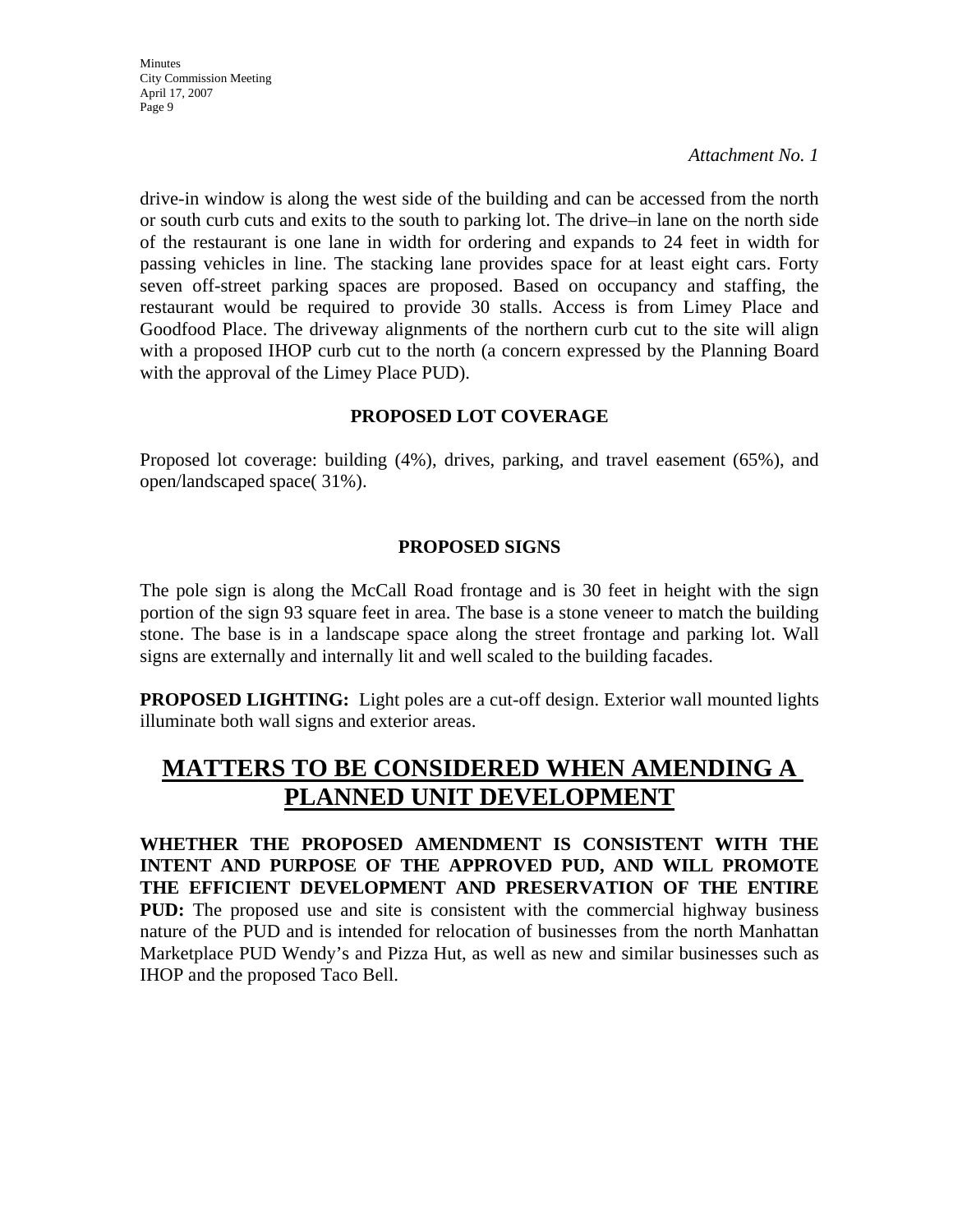**Minutes** City Commission Meeting April 17, 2007 Page 10

*Attachment No. 1* 

**WHETHER THE PROPOSED AMENDMENT IS MADE NECESSARY BECAUSE OF CHANGED OR CHANGING CONDITIONS IN OR AROUND THE PUD, AND THE NATURE OF SUCH CONDITIONS:** The amendment is necessary because the specific occupant of the site was unknown at the time the PUD was approved. It was generally expected that a drive-in restaurant would develop on Lot 3.

**WHETHER THE PROPOSED AMENDMENT WILL RESULT IN A RELATIVE GAIN TO THE PUBLIC HEALTH, SAFETY, CONVENIENCE OR GENERAL WELFARE, AND IS NOT GRANTED SOLELY TO CONFER A SPECIAL BENEFIT UPON ANY PERSON:** The proposed amendment was anticipated with the original approval and no adverse impact on the public is expected. The proposed use is a permitted use in the PUD and does not grant a special benefit to any person.

# **ADDITIONAL MATTERS TO BE CONSIDERED WHEN AMENDING A PLANNED UNIT DEVELOPMENT**

**1. LANDSCAPING:** Landscaping exceeds that proposed with the approved PUD and consist of canopy, ornamental and evergreen trees, shrubs and lawn areas and foundation plantings to be owned and maintained by the owner. Landscaped areas will irrigated with underground systems.

**2. SCREENING:** The 8 foot block wall dumpster is located in the northeast part of the site with materials consistent with the building materials.

**3. DRAINAGE:** The site will drain to storm sewers.

**4. CIRCULATION:** Access is from McCall Road, Limey Place and Goodfood Place, which are Travel Easements that are privately owned and maintained by the owners of Lots 1-4.

**5. OPEN SPACE AND COMMON AREA:** Each lot is individually owned and consists of building, off-street parking and landscaped areas.

**6. CHARACTER OF THE NEIGHBORHOOD:** Generally characterized as a mix of retail and industrial service businesses.

**EXISTING USE:** Vacant commercial lot.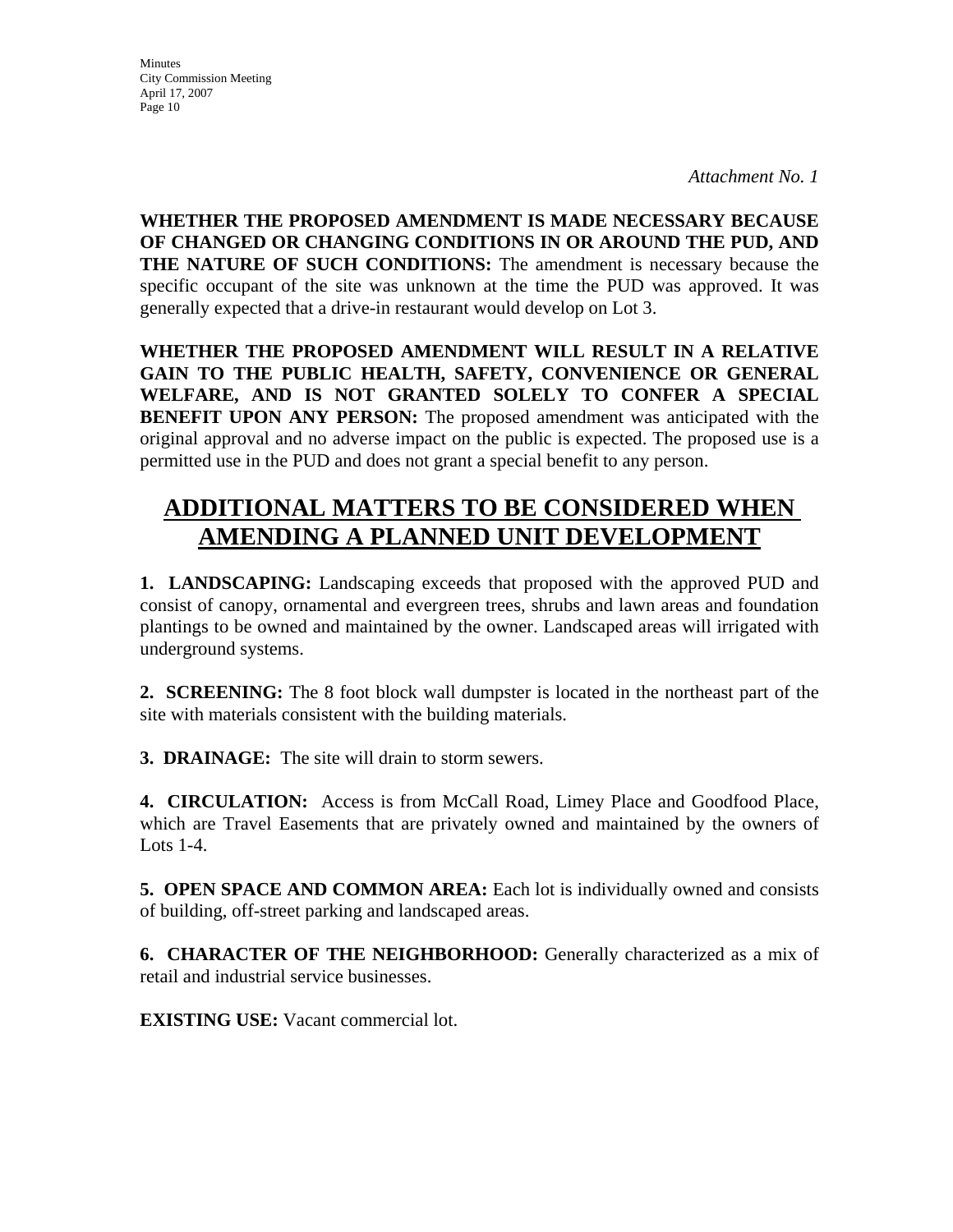*Attachment No. 1* 

**PHYSICAL AND ENVIRONMENTAL CHARACTERISTICS:** Generally a flat site located in the build-able portion of the 100 Year Flood Plain. The 100 Year Flood elevation is 1008 feet. Finished floor elevation of the proposed building is 1011.50 feet, or 3 feet above the flood elevation. The site drains to the west to the drainage ditch along Tuttle Creek Boulevard and partly to the north along Hostetler Drive to undersized storm water inlets.

## **SURROUNDING LAND USE AND ZONING:**

**(a.) NORTH:** Lot 1, future IHOP site in Limey Pointe and industrial services; I-2 District.

**(b.) SOUTH:** McCall Road, American Legion, Super-Walmart; C-5 and PUD.

**(c.) EAST:** Limey Place travel easement, Lot 4, Hostetler R.

**(d.) WEST:** Lot 2, Limey Pointe, Wendy's restaurant under construction, Tuttle Creek Boulevard, N. 3rd Street, highway and neighborhood commercial businesses on N. 3rd Street; Limey Pointe PUD, C-5 and C-2, Neighborhood Shopping District.

**GENERAL NEIGHBORHOOD CHARACTER:** Generally characterized as a mix of retail and industrial service businesses.

**SUITABILITY OF SITE FOR USES UNDER CURRENT ZONING:** Limey Pointe PUD uses: Permitted Uses include all of the Permitted and Conditional Uses of the C-5, Highway Service Commercial District, except for Adult Businesses, which will not be allowed. Drive-in restaurants are a permitted use in the PUD and the site is suitable for the use.

**COMPATIBILITY OF PROPOSED DISTRICT WITH NEARBY PROPERTIES AND EXTENT TO WHICH IT MAY HAVE DETRIMENTAL AFFECTS:** The site is commercial growth corridor and its development as a commercial PUD should be compatible with the surrounding neighborhood.

**CONFORMANCE WITH COMPREHENSIVE PLAN:** The Future Land Use Map for the Northeast Planning Area designates the site as Community Commercial (CC). The PUD amendment is in general conformance to the Comprehensive Plan.

**ZONING HISTORY AND LENGTH OF TIME VACANT AS ZONED:** The site has been zoned various commercial and industrial districts over time. Annexation was in 1968 and 1969. Commercial and industrial buildings have occupied the site. Limey Pointe PUD was approved on September 5, 2006 (Ordinance No. 6566).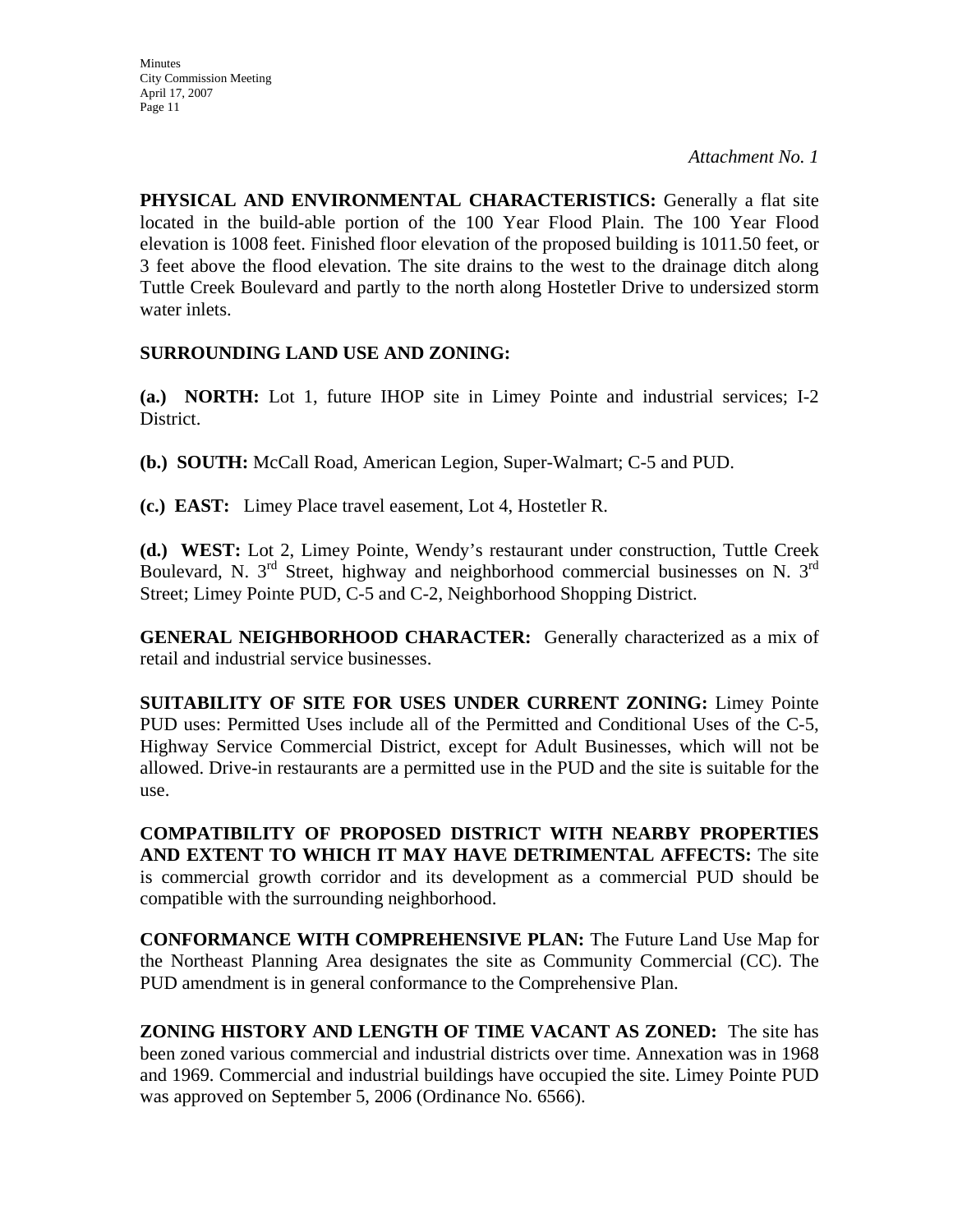**Minutes** City Commission Meeting April 17, 2007 Page 12

*Attachment No. 1* 

**CONSISTENCY WITH INTENT AND PURPOSE OF THE ZONING ORDINANCE:** The amendment is consistent with the approved PUD and Zoning Regulations.

**RELATIVE GAIN TO THE PUBLIC HEALTH, SAFETY AND WELFARE THAT DENIAL OF THE REQUEST WOULD ACCOMPLISH, COMPARED WITH THE HARDSHIP IMPOSED UPON THE APPLICANT:** There appears to be no gain to the public if the amendment is denied and it may be a hardship to the owner if the amendment is denied. The proposed land use and PUD were approved in 2006.

**ADEQUACY OF PUBLIC FACILITIES AND SERVICES:** Adequate street, sanitary sewer, storm sewer, and water are available.

## **OTHER APPLICABLE FACTORS:** None.

#### **STAFF COMMENTS:**

City Administration recommends approval of the proposed Amendment of Lot 3, Limey Pointe Commercial Planned Unit Development District and Ordinance No. 6566, and the Final Development Plan, with the following conditions of approval:

1. The Final Development Plan shall be subject to the conditions of approval of Ordinance No. 6566.

## **ALTERNATIVES:**

- 1. Recommend approval of the proposed Amendment of the Limey Pointe Commercial Planned Unit Development, and Ordinance No. 6566, and the Final Development Plan, stating the basis for such recommendation.
- 2. Recommend denial of the proposed Amendment of the Limey Pointe Commercial Planned Unit Development, and Ordinance No. 6566, stating the basis for such recommendation.
- 3. Table the proposed Amendment to a specific date, for specifically stated reasons.